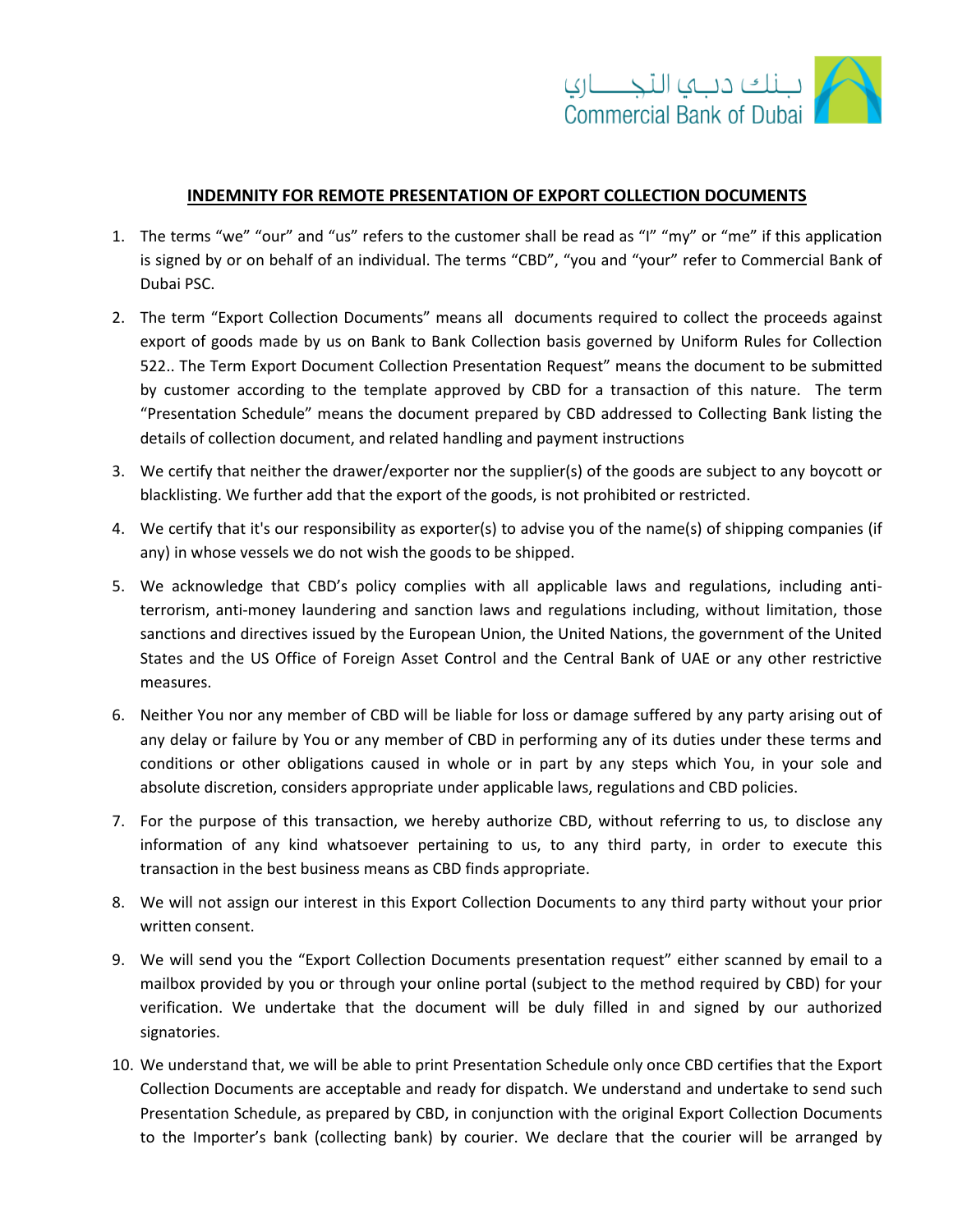

ourselves at our own risk and responsibility, and CBD will be discharged and indemnified by us against any cost, loss, claim or liability in relation to the shipping of the Export Collections Documents and the presentation schedule. Furthermore, we will indemnify you against any claim that may be raised by importer/drawee or their bank (collecting bank) against:

- i. Any delay in the reception of the Export Collection Documents by drawee or drawee's bank.
- ii. Lack of payment as result of a lost/mutilated document (in full or in part) in transit (protection granted by article 14 of URC 522).

We hereby undertake to refund to CBD all costs incurred by itself arising out the failure of the transaction.

- 11. We agree and confirm that we shall dispatch all documents in original and copy(ies) as listed in export collection document presentation request and that no other document shall be enclosed other than those submitted to you for processing our export collection document request.
- 12. For the purpose of this arrangement to handle the documents, we request you to act in accordance with any instructions, information, or other communications furnished to you, or which reasonably appear to have been furnished to you by us by means of email (electronic mail) or your online portal. We will indemnify you against any actions, damages, costs, claims, demands or losses arising from you acting in accordance with any instructions through email/online portal which appears to have been furnished by us. This indemnity applies even if any such instruction(s) was produced by or contains or has attached any forgery, lack of authority, wrongful alteration or other misuse of a document, text or file, or if any transmission details or information appearing on it are not genuine. This indemnity applies even if any such instruction (s) was not in fact issued by us or with our authority.

The terms of this letter remain in full force and effect unless and until you receive, and have reasonable time to act upon, original notice of termination from me/us in writing, provided that such termination shall not release me/us from the terms of this letter in respect of any action taken by you in accordance with the directions contained in any instructions or the terms of this letter prior to such termination.

I/We hereby represent and warrant that this indemnity has been duly executed and delivered by my/our duly authorized representative(s) and constitute a legal, valid and binding obligation of me/us and shall be enforceable against me/us in accordance with its terms.

These terms and conditions shall be governed by and construed in accordance with the laws of the United Arab Emirates and subject to jurisdiction of the courts of UAE.

Authorised Signatures (s)

\_\_\_\_\_\_\_\_\_\_\_\_\_\_\_\_\_\_\_\_\_\_\_\_\_\_\_\_\_\_\_\_\_\_\_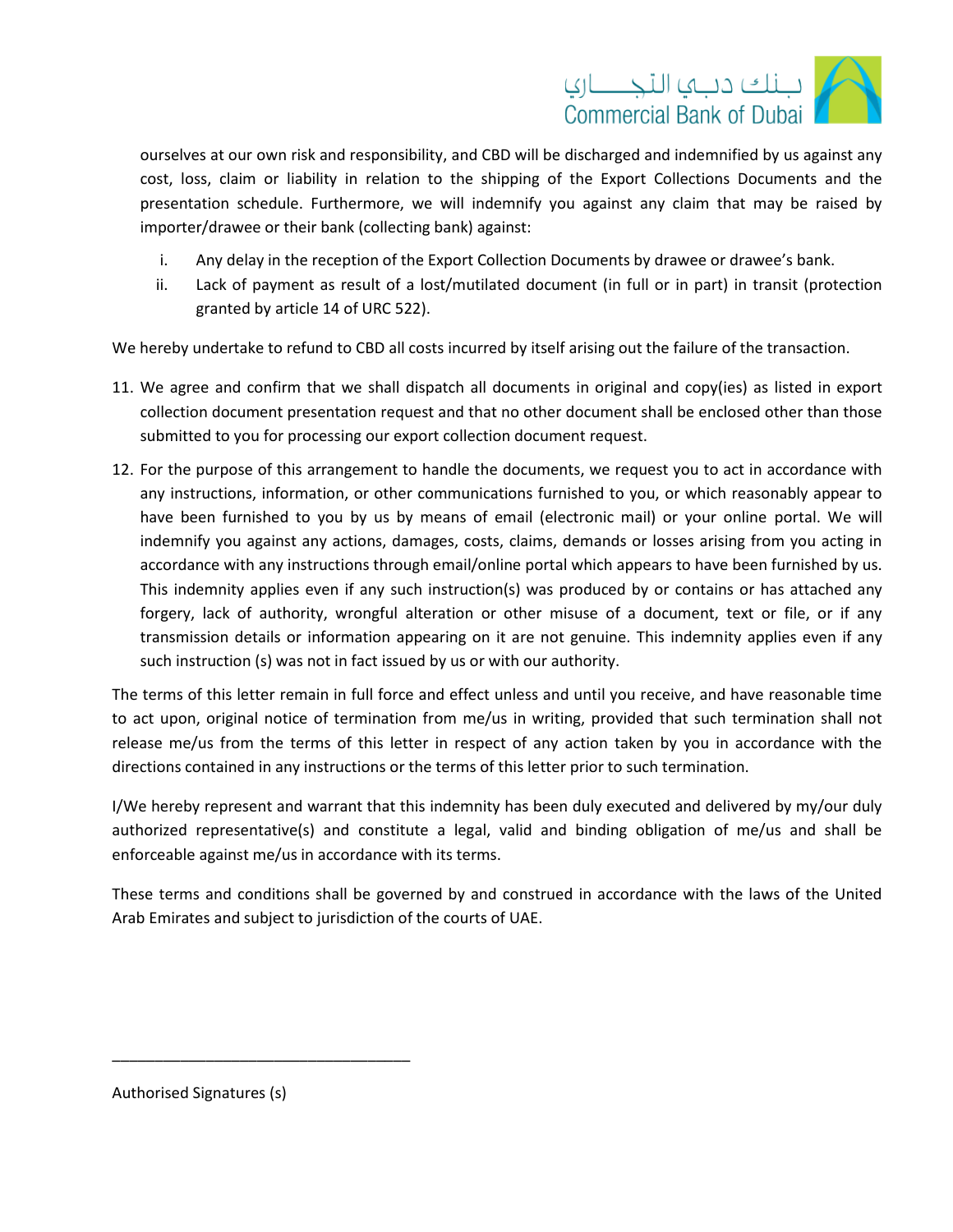

## **FAQs - Remote Presentation of Export Collection Documents**

(Only for information purposes. Not to be signed and submitted to CBD along with Indemnity Letter)

# **Which products are covered under Remote Presentation of Export Collection Documents?**

Service is applicable for Export Collection Documents (DA/DP) only.

### **Does client require access to online System of Commercial Bank of Dubai psc to Utilize this Service ?**

Yes, All customers who have enrolled for Transact option for Trade Finance in CBD iBusiness can access this service. Customers who do not avail online banking facility or have "View" only option for Trade facilities will need to apply for this service.

### **Is there any additional document (s) to be submitted for utilizing this service?**

An indemnity form, duly signed by authorized signatories as per bank records, is required to be submitted to start availing this service. This is to be submitted one time only.

**Which documents are to be uploaded to enable us to send export collection documents to importer's bank ?** Covering letter for presentation of export collections documents as per Bank's Standard Format duly signed by authorized signatories along with other documents listed in covering letter (Bill of Exchange, Invoice, Certificate of Origin, Bill of Lading, Packing List etc.)

## **Does client need to submit original documents to Commercial Bank of Dubai psc ?**

No, Client will only scan images of documents.

### **Who will courier the original Documents to Importer's Bank ?**

Client will courier the original documents to importer's bank directly at their own expense, risk and responsibility. Commercial Bank of Dubai will only provide its' Presentation Schedule based on client's instructions and scanned images of documents. Client should attach original documents to the presentation schedule and courier to importer's bank.

### **How will Client receive presentation schedule from Commercial Bank of Dubai psc?**

Client will receive the presentation schedule by email at the email address registered with Commercial Bank of Dubai psc.

### **What is Turn Around Time for receiving presentation schedule for Export Collection Documents ?**

Standard Turn around Time applicable for Export Collection Documents will be applicable.

### **Does the presentation schedule needs to be signed ?**

It is a computer generated document and does not require signatures.

## **Can the presentation schedule provided by Commercial bank of Dubai be altered/amended by client ?**

No, Clients are not allowed to alter any information in the presentation schedule provided by Commercial Bank of Dubai psc.

### **What is the format in which documents can be uploaded ?**

Documents can be uploaded in PDF format only.